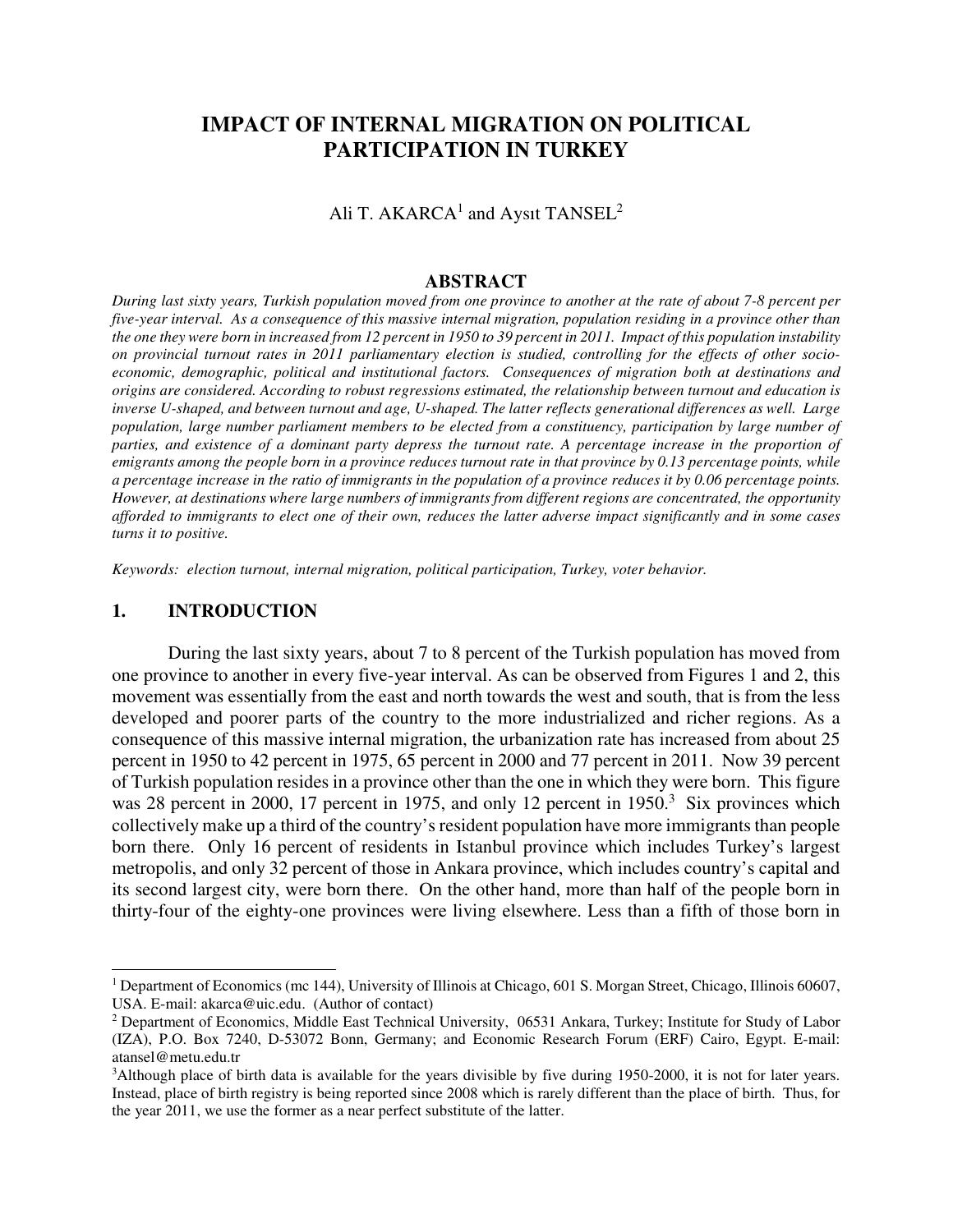Ardahan, and only about a quarter of those born in Çankırı, Tunceli and Bayburt reside in their birth provinces.

 The main purpose of this study is to investigate the impact of such a large population instability on political participation in Turkey. We examine the impact on the voter turnout not only at the destinations of migrants but also at locations they have left behind. The former is studied extensively but political consequences of migration for sending communities is highly neglected. Small number of studies that exist limited their analysis to a few specific cases and to the effects of remittances and brain drain in the context of international migration, not internal. This is one of the gaps in the migration and turnout literatures we hope to fill.

To measure the effects of immigration and emigration on turnout properly, naturally we will have to control for and estimate the impacts of other socio-economic, demographic, political and institutional factors as well. Producing this information is another purpose of this study. There are only three studies on voter turnout in Turkey that go beyond an analysis of descriptive statistics or pairwise simple correlations: a micro study by Cesur and Mocan (2013) and two macro studies by Başlevent (2013) and Çulhaoğlu (2007). These consider socio-economic factors but none of them take into account emigration. While the first two include immigration in their regressions, they ignore political and institutional factors. The last one, on the other hand, includes political and institutional variables, but none on immigration. By including all types of variables mentioned in our turnout equation, we hope to measure their individual effects more accurately.

 The paper is organized as follows. In the next section, we discuss determinants of turnout and the model we specified for the Turkish 2011 parliamentary election. In section 3 we present our empirical results and interpret them. Finally in section 4 we summarize our conclusions.

## **2. TURNOUT AND ITS DETERMINANTS**

j

 **S**tudies on turnout define their dependent variable as the ratio of the number of voters to one of the following: the entire population, the voting-age population, the eligible population, or the number of registered voters. Although the first two are considered due to the ease with which they can be obtained, obviously the latter two are more proper and will be our choice. These are the same in our case due to the switch in Turkey in 2008 to a system of automatic registration of all citizens eligible to vote without any effort on their part. $4$ 

According to Geys (2006) who surveyed 83 aggregate-level studies, in explaining turnout, researchers typically consider socio-economic and demographic variables such as population's size, density, stability, homogeneity, and the turnout rate in the previous election, political variables such as effective number of parties and the level of electoral competition, and institutional variables such as the election system, registration and voting requirements, and the presence of other elections on the ballot. He notes that, among these variables, those on population

<sup>&</sup>lt;sup>4</sup> Since 2008, the electoral registers in Turkey are prepared and updated regularly by the state which does not require voluntary registration. This is accomplished by matching of two databases through the identification numbers each citizen is assigned. One of the databases, known, as "Merkezi Nüfus İdare Sistemi" (the Central Population Registration System) or with its Turkish acronym MERNİS, contains information such as births, deaths, marriages, divorces, adoptions. The other one, known as "Adrese Dayalı Nüfus Kayıt Sistemi" (the Address Based Population Registration System) or with its Turkish acronym, ADNKS, covers addresses of all citizens. For more details about the databases mentioned and how they are matched, the reader is referred to Taştı (2009).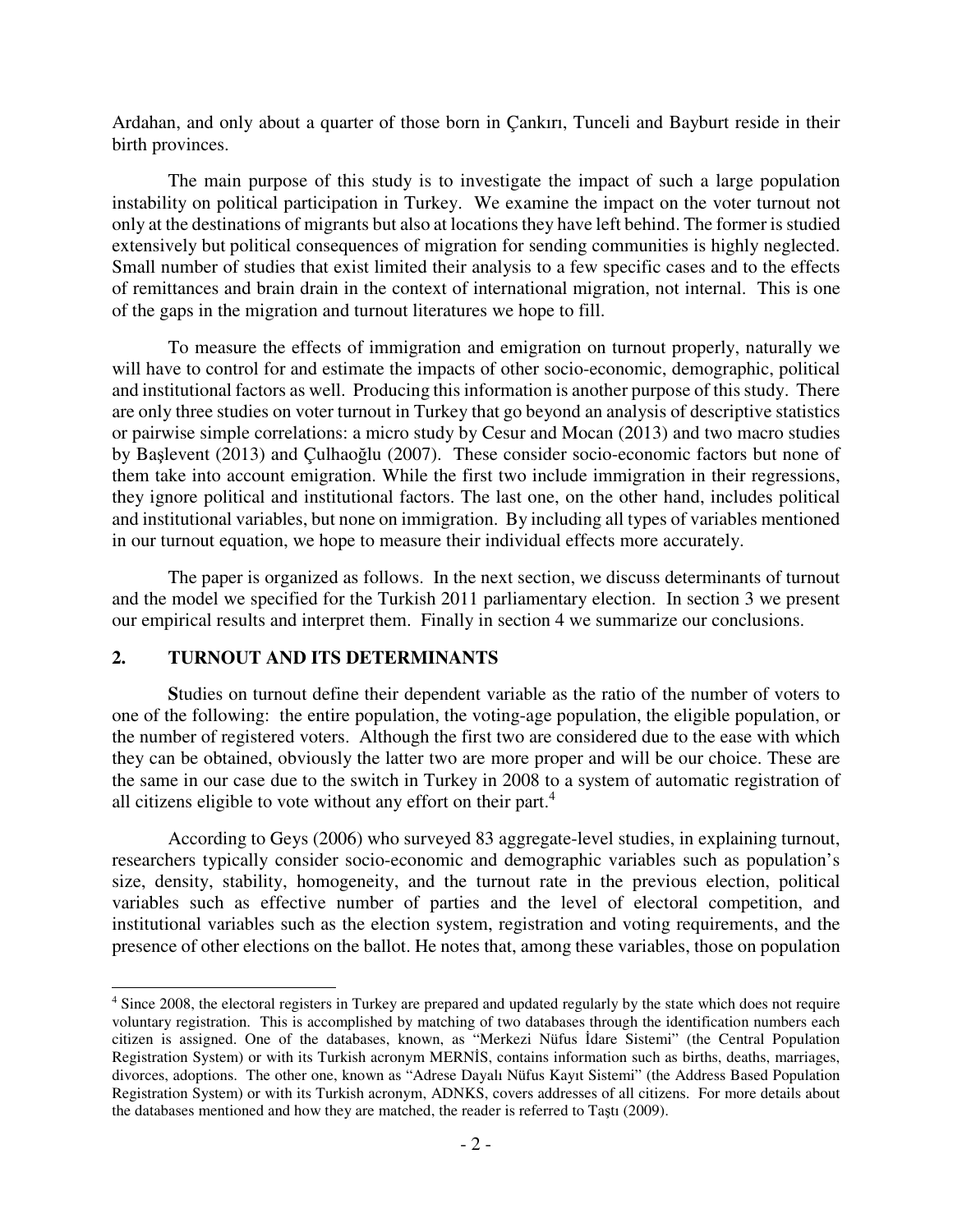size, population stability and political competition appear to be most important, and those on population concentration and homogeneity, not important at all. The findings on variables relating to political fragmentation on the other hand are ambiguous. Although some studies consider also the age and education structures of the population Geys disregards them, on grounds that interpretations of their parameters carry a potential danger for ecological fallacy. However, Smets and Van Ham (2013) who surveyed 90 individual-level studies, note that education and age are the two most common independent variables in such studies, and the two that are found most successful. We believe that, as long as one is cautious about deducing individual level relationships from patterns observed in aggregate-level data, controlling for age and education would be beneficial rather than harmful.

For brevity, we will not review studies published since the Geys (2006) survey but will mention that they considered similar variables, as we will do here.<sup>5</sup> However, we will ignore institutional variables relating to election system and type, day of the week and month of the year the election is held, time passed since the last election, voting age, whether voting is compulsory or optional, and the ease of registration, as these do not vary in our data. The 2011 election is held on the same day and under the same rules in every province.

The variables we consider are the following:

j

| PRIMARY:        | Percentage of provincial population with at least primary school (5)<br>years of) education.                                                  |
|-----------------|-----------------------------------------------------------------------------------------------------------------------------------------------|
| <b>HIGHER:</b>  | Percentage of provincial population with at least college education.                                                                          |
| <b>UNDER30:</b> | Percentage of provincial population under age 30                                                                                              |
| <b>OVER60:</b>  | Percentage of provincial population over age 60                                                                                               |
| <b>URBAN:</b>   | Percentage of provincial population living in provincial and district<br>capitals.                                                            |
| MP:             | Number of parliament members elected by the constituency. <sup>6</sup>                                                                        |
| <b>PARTIES:</b> | 10,000 divided by the sum of squared vote shares of the AKP, CHP,<br>MHP and BDP. $7$                                                         |
| NOCOMPETITION:  | A dummy variable which takes the value of 1 if all parliamentary<br>seats of a province are won by one party, and zero otherwise <sup>8</sup> |

<sup>&</sup>lt;sup>5</sup> Perhaps we should draw attention to an aggregate-level study by Goodman and Hiskey (2008) though, as it is one of the very few studies on the effects of migration on those who are left behind in the sending city, and it lists in its endnote 9, other such relevant work.

<sup>&</sup>lt;sup>6</sup> In Turkey each province, with the exception of three most populous ones, is considered a constituency. All, except one, elect multiple members to the parliament based on its share in the country's population. Members of parliament are awarded to political parties according to the D'Hondt proportional election system. However, votes of parties which receive less than 10 percent of the vote nationwide, are ignored. Istanbul is divided to three constituencies with 30, 27 and 28 members of parliament, Ankara into two with 16 and 15 members of parliament, and Izmir into two with 13 members of parliament each. We approximated MP to be 28.3 for Istanbul, 15.5 for Ankara and 13 for Izmir.  $^7$  This is the index suggested by Laakso and Taagepera (1979) for measuring effective number of parties. However in computing the index for Turkey, we include only vote shares of the parties which either exceeded the 10 percent nationwide threshold or was able to bypass it by fielding independent candidates. In computing the party vote shares, we ignore the shares of parties not included in the index, as is done by the election system.

<sup>&</sup>lt;sup>8</sup> 14 of the 81 provinces fall under this category. These include 6 of the 18 provinces with three members of parliament,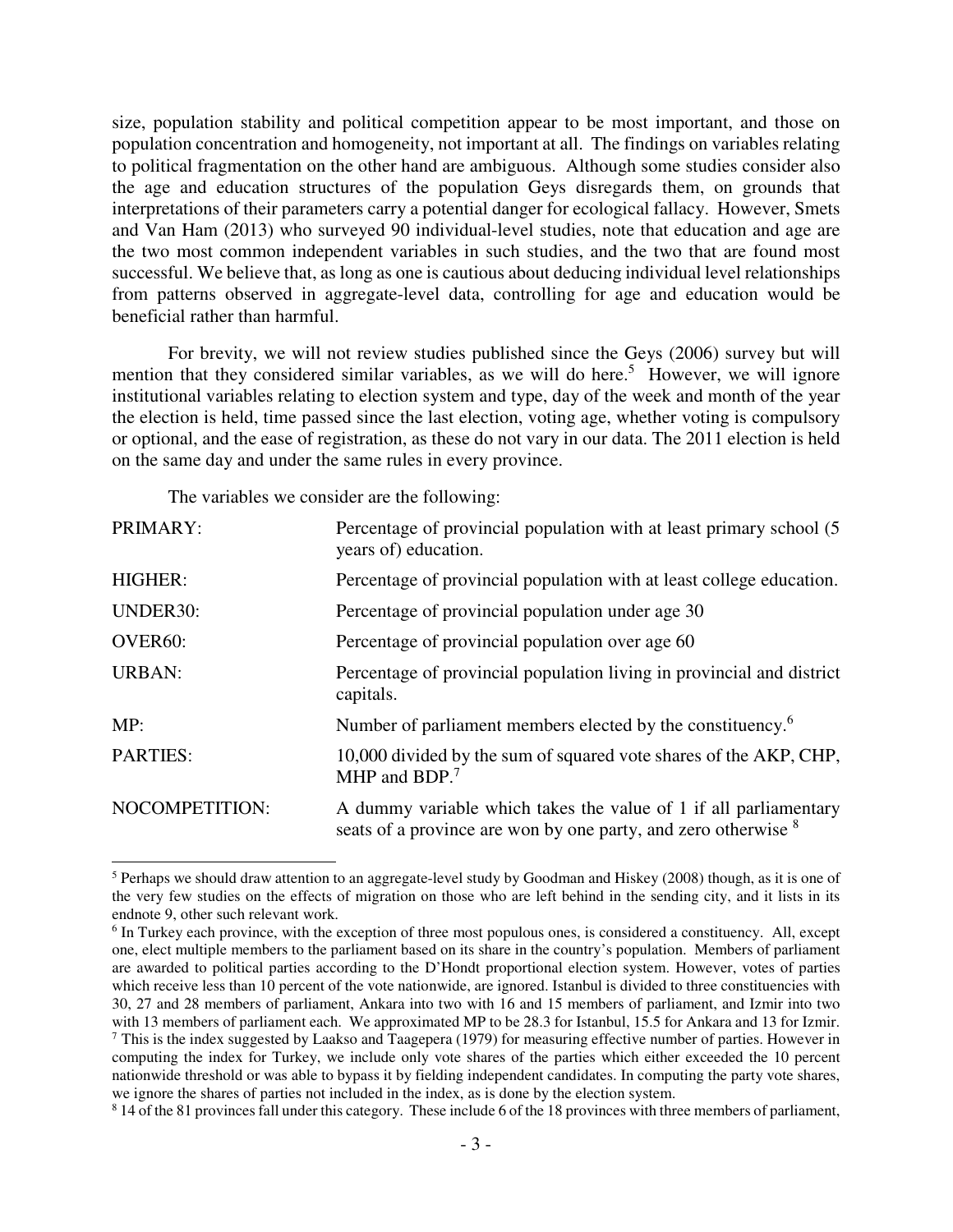| TURNOUT2007:      | Provincial turnout rate in the 2007 parliamentary election.          |
|-------------------|----------------------------------------------------------------------|
| <b>EMIGRANT:</b>  | Percentage of those born in the province living in another province. |
| <b>IMMIGRANT:</b> | Percentage of provincial population born in another province.        |
| MP*IMMIGRANT:     | Product of MP and IMMIGRANT.                                         |

 The first nine of the above variables are included in our model to control for socioeconomic, demographic, political and institutional characteristics of provinces, so that we can estimate the parameters of the last three variables more accurately. Although the results pertaining to the first group of variables are important in their own right, here our main focus will be on the impact of the last three, dealing with migration.

The motivation for considering PRIMARY is that without some minimum level of education, just the act of voting will be a difficult task, let alone gathering and evaluating information on candidates, parties and issues facing the country and the province. We presume that for most people, primary school education can be taken as that critical level. Although one's facility with gathering information and voting rises with increased education, it is likely to be subject to diminishing returns. Indeed, analyzing micro data from a natural experiment, Cesur and Mocan (2013) find that increasing basic schooling from 5 to 8 years did not raise the turnout rate in 2011 Turkish parliamentary election.<sup>9</sup> Furthermore, the opportunity cost of one's time rises as his/her education rises, especially after graduation from a university. The HIGHER variable is added to see if the effect of education on turnout dampens when the province has more people with higher education.

Most individual-level studies find an inverse-U shaped relationship between age and turnout. Young people, who are in a transitional phase in life, busy moving away from home, getting an education, establishing families and careers, and gradually moving into adult roles, vote less. Turnout is found to be highest among the middle-aged. For older citizens, who withdraw from social life as their social network deteriorates, turnout is expected to be low. That is why modelers often include in their turnout equations, in addition to age, age-squared. Coefficient of the former is expected to be positive and the latter negative. However, it can also be argued that accumulation of resources and political experiences, having more time, and acquisition of a habit to vote, may lead older individuals to vote in higher numbers than the middle aged.

Individuals born and raised in the same time period are exposed to the same socio-historical events which shape their political socialization. Consequently political participation may vary between generations too. Bhatti and Hansen (2012) argue that this may explain the apparent curvilinear relationship between age and turnout. For instance, the middle-aged may not turnout in larger numbers than young individuals due to age per se, but simply because they belong to a generation with higher turnout levels. It is not possible to separate the age and generation effects from each other in aggregate-level studies examining a single election, such as ours. We have included in our equation UNDER30 and OVER60 variables to measure the combined effects of age and generation.

j

<sup>7</sup> of the 15 provinces with two members of parliament, and the only province with one parliament member.

<sup>&</sup>lt;sup>9</sup> They show also that the effect of education on voting preference is not working through migration.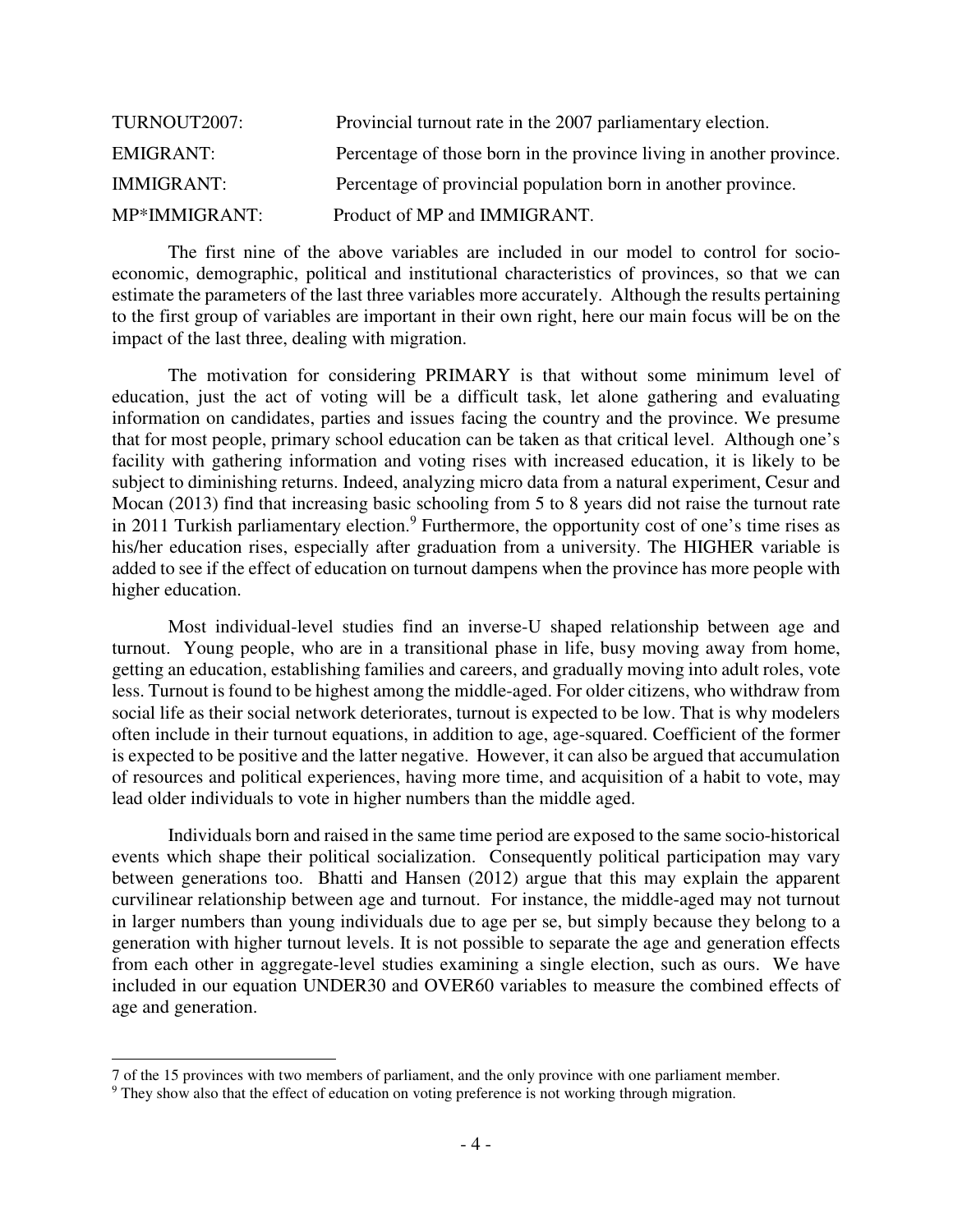Individual-level studies find that participation in elections is much higher in rural areas than in urban areas. Voting in urban areas is more cumbersome and the stigma associated with not voting is less as it will be hardly noticed in the anonymity of the city. Villages on the other hand are closely knit societies where each person has intimate knowledge about the activities of others. To capture this, URBAN variable is considered. However, in the Turkey, urbanization rate is not defined as the proportion of provincial population living in cities over certain size but as the proportion residing in provincial and district capitals. As many district capitals are really small towns, only slightly larger than large villages, this definition does not fully reflect the urbanization level of a province. As highly urbanized provinces have large number of parliament members, the MP variable probably captures urbanization level better. With the MP variable in the equation, the coefficient of URBAN can be interpreted as how the turnout differs between truly urban areas and typical district and provincial capitals. There are other reasons for utilizing MP. It reflects also the population size of the constituency, the complexity of the ballot, and the cost involved in gathering information about the candidates.

A larger number of parties (PARTIES) raises the probability that voters can find a party with which they identify, encouraging participation. However, by making it harder for the voters to make up their minds, it may discourage them to turn out. Also, in a proportional election system, dispersion of votes may reduce competition by letting the top party to capture more of the seats. This would discourage participation by small party supporters.

In parliamentary elections, competition is nationwide. Even when an election in a province is very lop-sided, as long as a voter has a chance of affect the allocation of a seat, he/she will have an incentive to cast a ballot. When a dominant party sweeps all of the seats in a constituency, that chance is extinguished. NOCOMPETITION variable is considered to measure the effect of such an occurrence.

 TURNOUT07 is considered because many studies indicate that voting may be habitforming. People who voted in the past are more likely to turnout in future elections. However there is a drawback to including lagged dependent variable in the model. The previous turnout is likely to be effected by the very same variables current turnout is, as socio-economic, demographic, political and institutional variables change very gradually over time. Thus, at least to some extent, this variable captures the effects of other independent variables besides habit formation. Consequently it is wise to estimate the model with and without this variable.

 We now turn to our variables of main interest, EMIGRANT and IMMIGRANT. The coefficient of the former measures the impact of migration at the origin and the latter at the destination. We expect both variables in question to be inversely related to the turnout. There are at least three reasons for this in the case of EMIGRANT. First, people who emigrate are likely to be the ones who are most active politically. Second, remittances sent by these people to their relatives back home reduce the latter's dependence on the state and thus decrease their incentives to get involved with politics. Third, the ones left behind may be just waiting for their turn to migrate and thus lose interest in local affairs. In the case of IMMIGRANT, if voting is habitforming as some studies on other countries show, and if the political behavior of the migrants is similar to the behavior of the people at their origins, as Akarca and Başlevent (2010) and Akarca and Tansel (2007) show, then we would expect a smaller portion of immigrants to cast a ballot compared to the native born population. As explained above, migrant producing provinces have low turnout rates. Also provinces with immigrants from all over the country have less sense of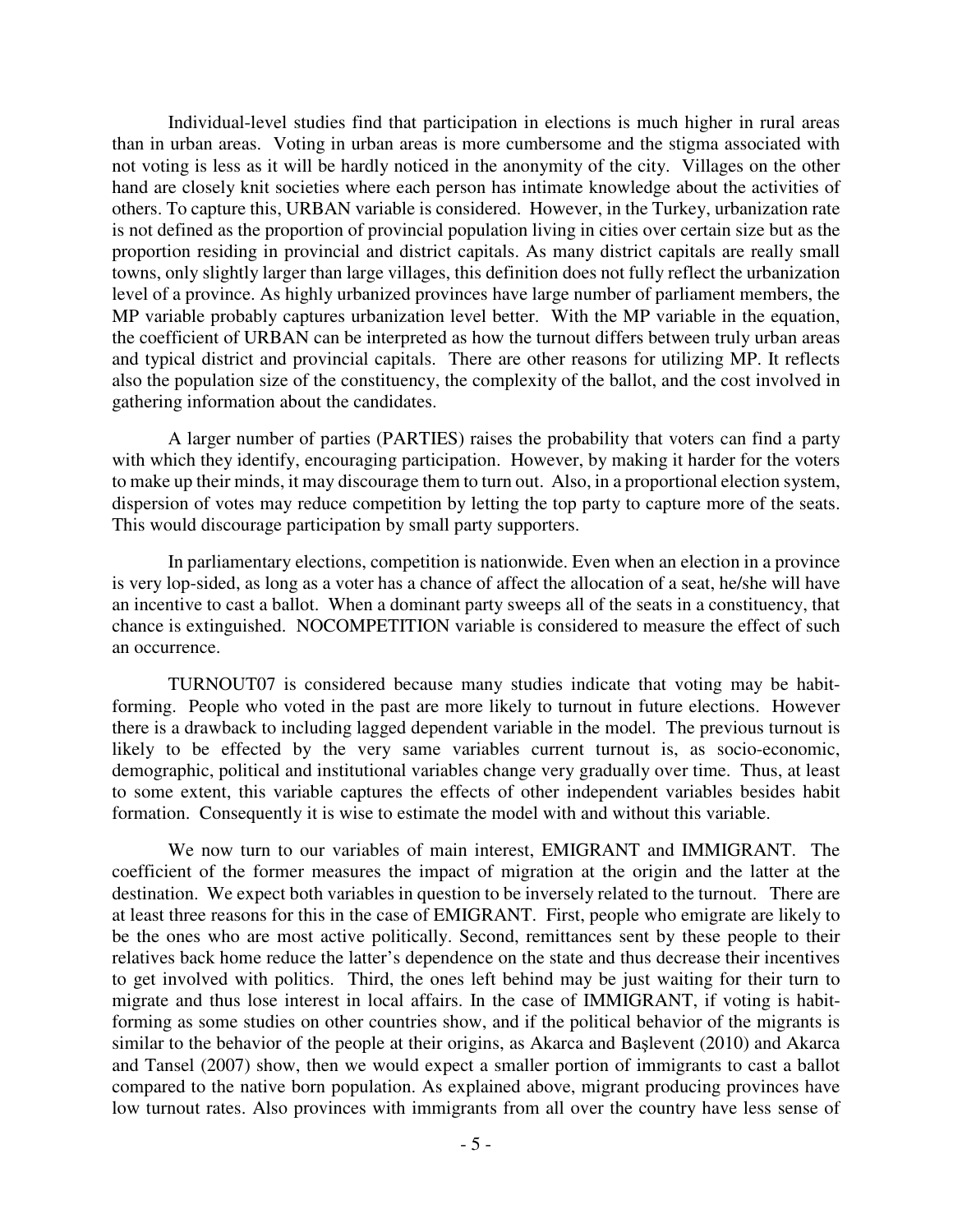community. Furthermore, immigrants are too busy trying to make it in the big city to spare time for political activity. They have less knowledge of candidates and issues at their new locations and those issues may not be their own. Consequently fewer of them vote. However, an exception has to be made in case of large urban constituencies where high numbers of immigrants from particular regions of the country are concentrated and where the number of deputies being elected is large. In such provinces, seeing an opportunity to elect one of their own, immigrants will have higher incentives to participate. The interaction term of MP and IMMIGRANT is introduced to capture this.

## **3. EMPIRICAL RESULTS**

Equations obtained regressing 2011 turnout rate on the variables listed in the previous section, with and without the previous turnout rate are given in Table 1. Because initial estimation performed using Ordinary Least Squares method produced a number of outliers and near outliers, robust regression method is utilized instead, which is a weighted least squares procedure. All data, except those on TURNOUT2011, TURNOUT2007, MP, PARTIES and NOCOMPETITION are obtained from the Turkish Statistical Institute (Turkstat). The data on latter variables are from Tuncer (2007 and 2011). For all variables, except TURNOUT2007, their 2011 values are used.

According to the estimates presented in the first column of Table 1, each percentage increase in the portion of population with at least five years of formal education increases turnout rate by 0.32 percentage points. This becomes -0.09 for university graduates. The latter can explain the Brody's (1978) puzzle, namely why, despite rising education levels, political participation fails to increase.

The age-related parameters in Table 1 should be viewed as the net result of age and generation effects. These indicate that a province's turnout rate rises as the proportion of those over 60 and under 30 in that province rise relative to those in their middle ages. A percentage point rises in the latter increases the turnout rate 0.54 and 0.24 points, respectively. This is consistent with the generational patterns observed in many European countries by Bhati and Hansen (2012) and in Canada by Blais, et al. (2004). They find that, after controlling for age, political participation among baby boomers and the generation preceding it is substantially higher than the generations which followed them. If we accept that age-turnout relationship is inverse-U shaped, as individual level studies find consistently, it appears that in the Turkish case, generational effects work in the opposite direction of and dominate the age effects. Our results also suggest that the turnout rate which declined in the post baby-boomer generations, has begun to recover in the generation born after 1980.

 We obtained a positive coefficient for URBAN and a negative one for MP which can be interpreted as turnout being less in urban areas compared to rural ones but the difference being smaller in the case of typical district or provincial centers as opposed to metropolitan centers. Negative effects of population size and ballot complexity on the turnout is also captured in this result. Increase in the number of members of parliament from a constituency lowers it by 0.43 points and each percentage increase in proportion of population residing in provincial and district capitals raises it by 0.05 points.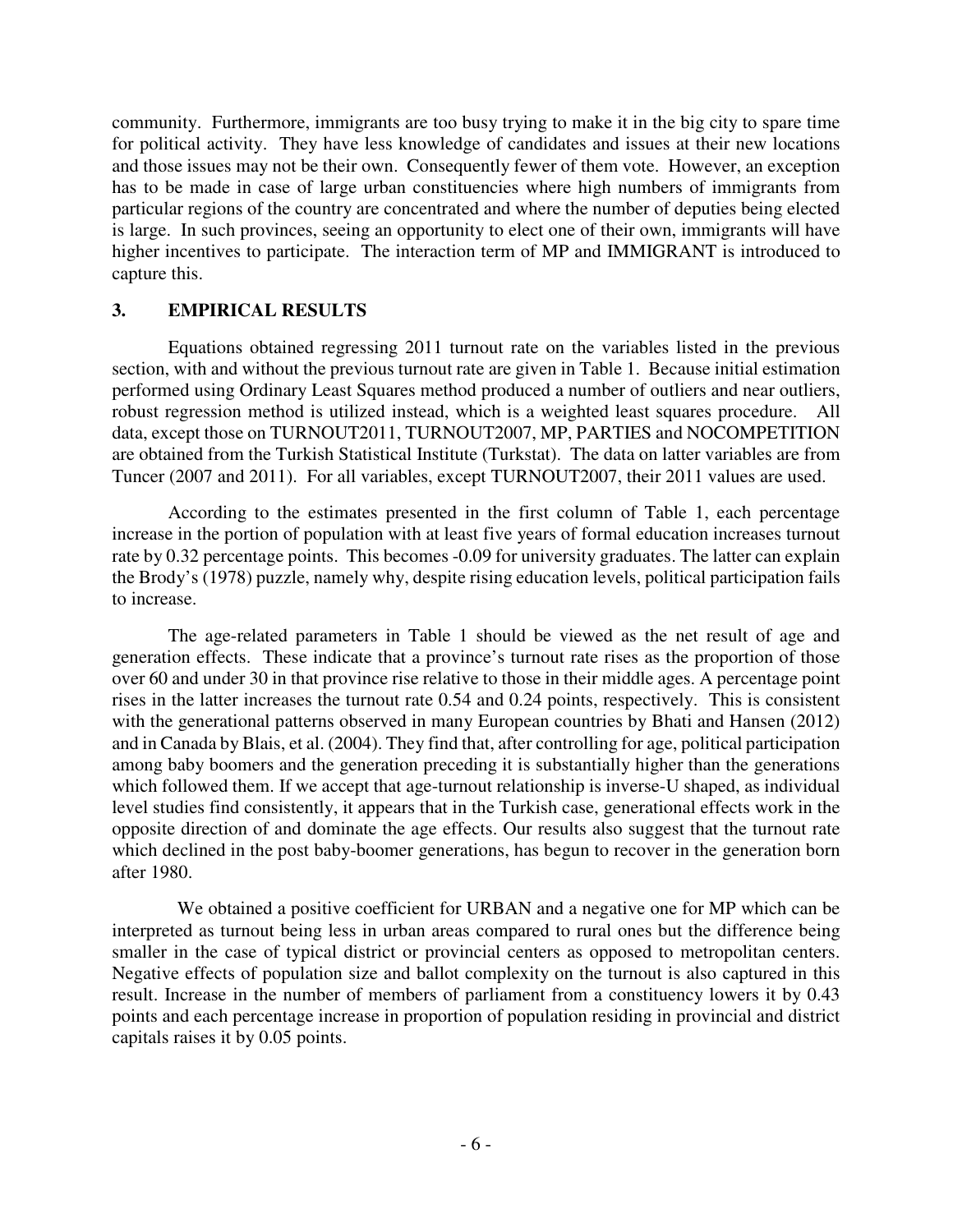Our results also show that as the effective number of parties increase by one unit, the turnout drops by 1.1 points. Provinces in which a dominant party captures all seats, the turnout is lower by 1.3 points.

Migration affects turnout adversely both in sending and receiving provinces. A percentage increase in the ratio of emigrants in the population born in a province reduces turnout by 0.13 points, while a percentage increase in the proportion of immigrants in a province reduces it by 0.06. However as the number of parliament members being elected from a constituency increases, the latter figure is reduced at the rate of 0.005 per parliament member. This turns the negative impact of migration to positive in provinces such as Istanbul, Ankara, Izmir, and Bursa for example, where the number of parliament members are large.

 The equation given in the second column of Table 1 includes the turnout rate in 2007. Inclusion of this variable reduces coefficients of all other variables in the equation as it takes on part of their explanatory power. However about half of them retain their statistical significance which implies that they contain additional information that cannot be represented by the lagged turnout rate alone. From the increase in the  $\mathbb{R}^2$  and high level of significance of its parameter however we can see that the lagged turnout variable represents other factors as well, such as habitforming.

## **4. SUMMARY AND CONCLUSIONS**

It appears that the determinants of the voter turnout in Turkey are similar to the ones in other countries. Population instability created by internal migration has adverse effect on political participation both at the origins and destinations of migrants. However, at destinations with large populations (and thus large parliamentary delegations) and concentrations of immigrants, the opportunity afforded to immigrants from various regions to elect to parliament one of their own, reduces this negative impact considerably, and even turns it to positive in some of them.

A few provinces differ from the general pattern observed in the rest of the country. We were able to discern them with the aid of the robust regression algorithm. Reasons behind such deviations need to be studied but is beyond the scope of the present study.

## **REFERENCES**

Akarca, A. T. and Başlevent, C. (2010). The region-of-origin effect on voting behavior: the case of Turkey's internal migrants. İ*ktisat* İş*letme ve Finans, 25* (297), 9-36.

Akarca, A. T., & Tansel, A. (2007). Social and economic determinants of Turkish voter choice in the 1995 parliamentary election. *Electoral Studies, 26*, 633-647.

Bhatti, Y. and Hansen, K. M. (2012). The effect of generation and age on turnout to the European Parliament – How turnout will continue to decline in the future. *Electoral Studies, 31*, 262–272.

Blais, A., Gidengil, E., Nevitte, N. and Nadeau, R. (2004). Where does turnout decline come from? *European Journal of Political Research, 43*, 221–236.

Brody, R. (1978). The puzzle of political participation in America. King, A. (ed.) *The new American political system.* Washington, DC: American Enterprise Institute.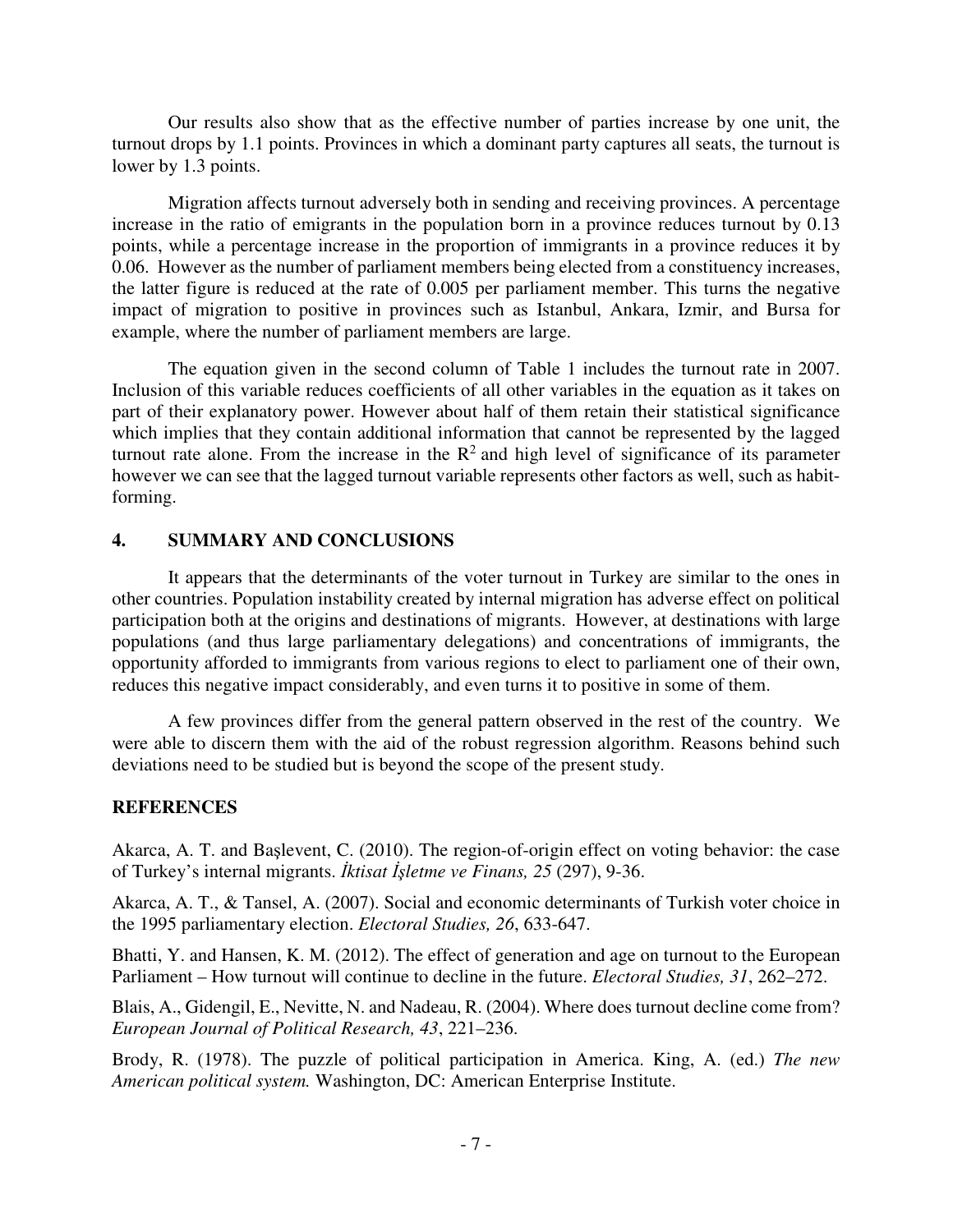Başlevent, C. (2013). The impact of urbanization on political outcomes in Turkey. Economic Research Forum (ERF) Working Paper No. 799.

Cesur, R. and Mocan, N. H. (2013). Does secular education impact religiosity, electoral participation and the propensity to vote for Islamic parties? Evidence from an education reform in a Muslim country. National Bureau of Economic Research (NBER) Working Paper No. 19769.

Çulhaoğlu, B. (2007). Electoral participation in Turkish national and local elections. Unpublished M.A. dissertation, Sabancı University, Istanbul, Turkey.

Geys, B. (2006). Explaining voter turnout: a review of aggregate-level research. *Electoral Studies, 25*, 637-663.

Goodman, G. L. and Hiskey, J. T. (2008). Exit without leaving: political disengagement in high migration municipalities in Mexico. *Comparative Politics, 40*, 169-188.

Laakso, M., Taagepera, R. (1979). "Effective'' number of parties: a measure with application to West Europe. *Comparative Political Studies, 12*, 3-27.

Smets, K. and Van Ham, C. (2013). The embarrassment of riches? A meta-analysis of individuallevel research on voter turnout. *Electoral Studies, 32*, 344–359.

Taştı, E. (2009, October 14). Address based population registration system: 2007 population census in Turkey. Received on: 01.06.2012 from:

http://unstats.un.org/unsd/censuskb20/KnowledgebaseArticle10663.aspx.

Tuncer, E. (2007). *22 Temmuz 2007 milletvekili genel seçimleri: sayısal ve siyasal de*ğ*erlendirme* [22 July 2007 Elections for members of parliament: a quantitative and political evaluation]. Ankara, Turkey: TESAV (in Turkish).

Tuncer, E. (2011). *12 Haziran 2011 milletvekili genel seçimleri: sayısal ve siyasal de*ğ*erlendirme* [12 June 2011 elections for members of parliament: a quantitative and political evaluation]. Ankara, Turkey: TESAV (in Turkish).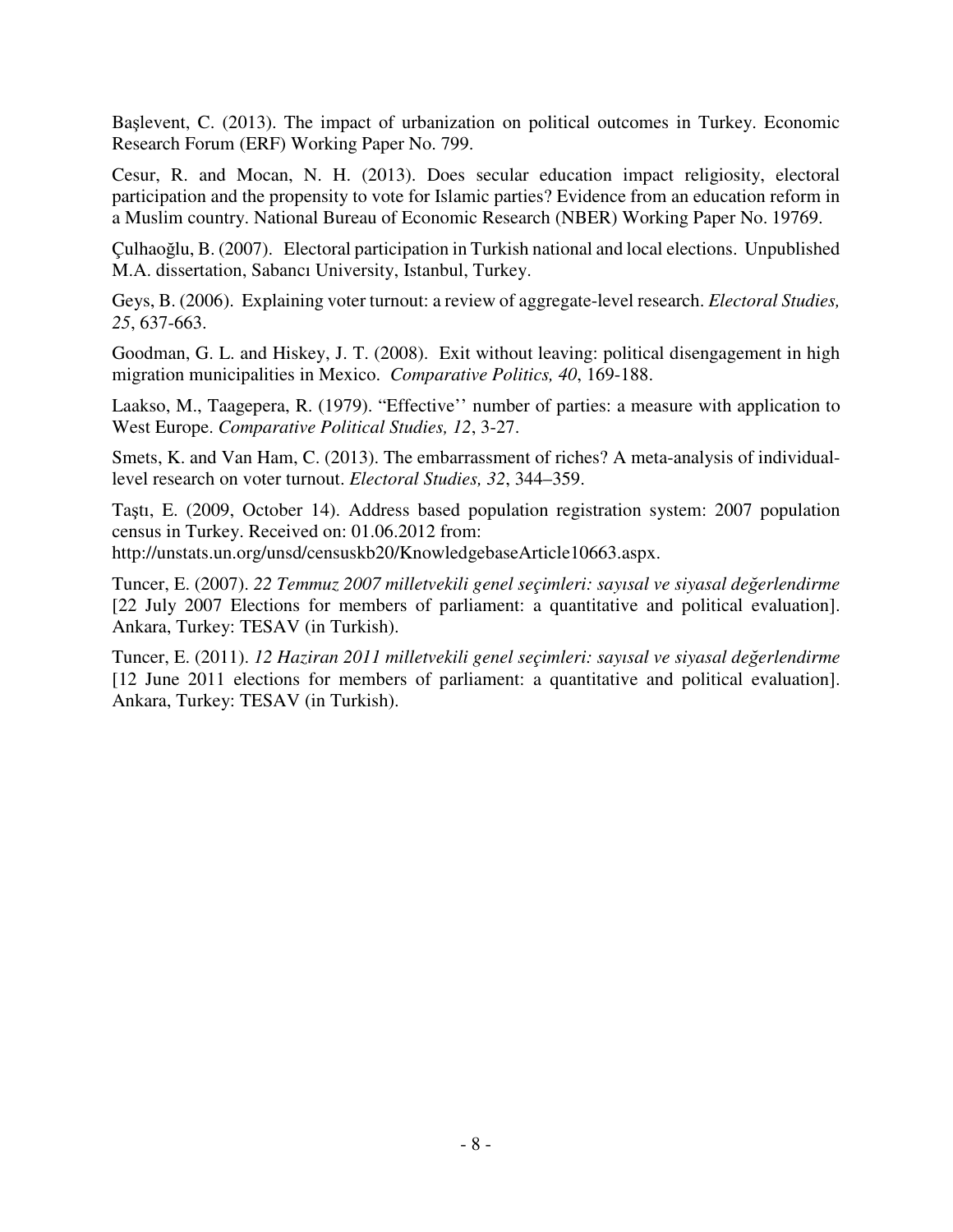

Figure 1. Immigrant: proportion of provincial population born in another province (2011)

*Source: Turkstat* 



Figure 2. Emigrant: proportion of population born in the province, which is residing in another province (2011)

*Source: Turkstat*